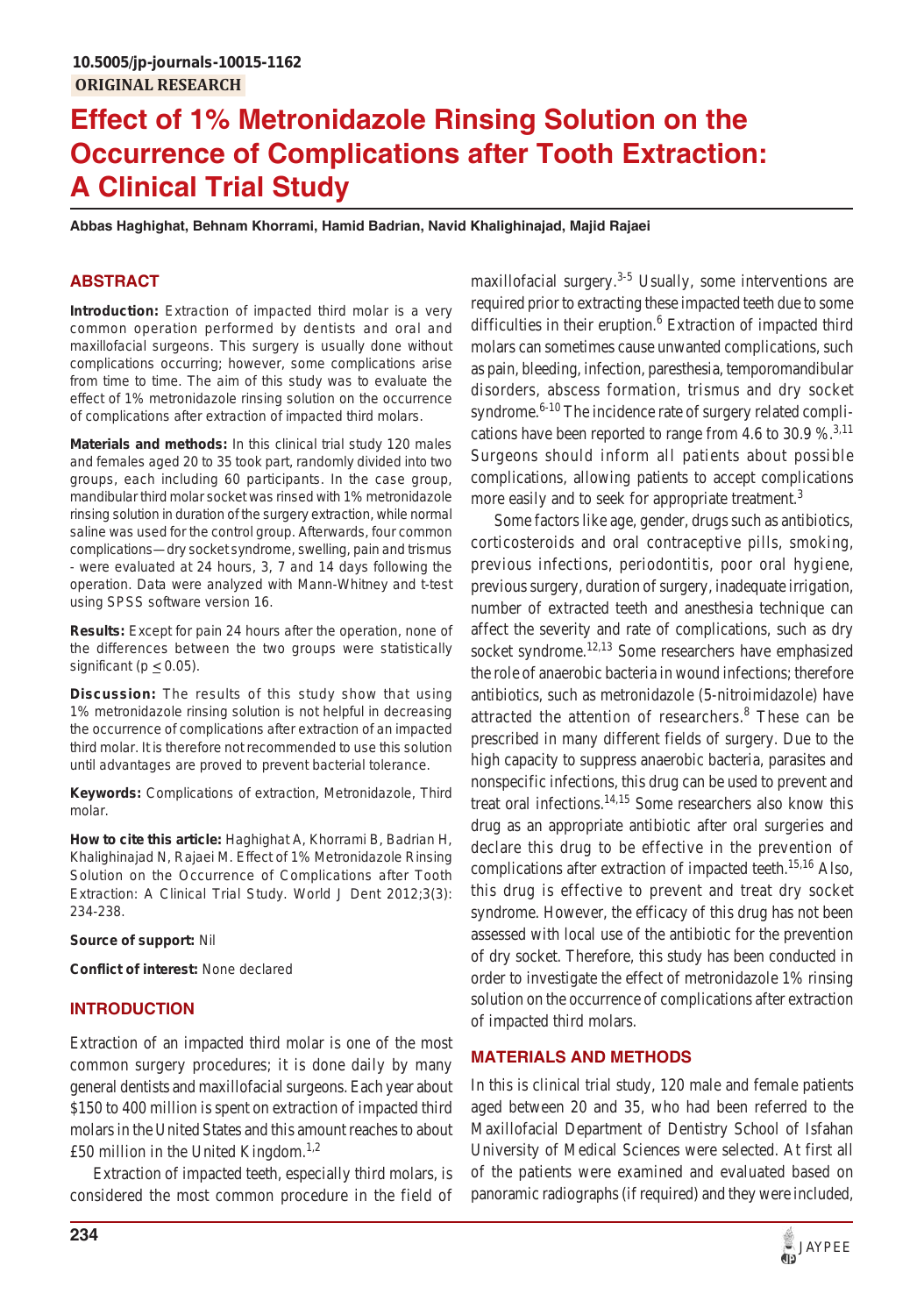*Effect of 1% Metronidazole Rinsing Solution on the Occurrence of Complications after Tooth Extraction: A Clinical Trial Study*

if having a mesioangular mandibular impacted third molar with B form and Pell and Gregoty class 1, acceptable oral hygiene and normal mouth opening. Patients with abscesses, cellulitis, pericoronitis, xerostomia, antibiotic consumption, previous history of radiotherapy, pregnancy, allergy to metronidazole, systemic disease, cancers or smoking history were excluded from the study. Finally, all of the patients were randomly divided into two groups with 40 females and 20 males in each group.

In the case group, 1% metronidazole solution was used for irrigation during the extraction procedure of the impacted tooth, while in the control group normal saline was used for irrigation. The most common complications after surgery were assessed after 24 hours, 3 days, 1 and 2 weeks' time. These complications were dry socket syndrome, pain, trismus and swelling.

# **Metronidazole Rinsing Solution Preparation**

Metronidazole was solved in propylene glycol 10% and then mixed with ethanol 10% and methylparaben 15%. Finally, was increased to 100 cc with ultrapure water.

#### **Ethical Considerations**

This study has been ethically approved by Isfahan Dental School (No.390016). Nevertheless, the patients were informed about the process, complications and they all filled out written consent forms. This study has been documented in Iranian Registry of Clinical Trials (IRCT) website.

## **Surgery Procedure**

In this study, the surgery of impacted tooth extraction was performed by one of the residents of maxillofacial surgery. Before surgery, all patients were informed about possible complications of the surgery. Local anesthesia was performed by inferior alveolar nerve block and buccal infiltration technique with 2% lidocain solution and 1/100000 epinephrine (Aria, Tehran, Iran). A mucoperiostal flap was created and the bone was removed by a round bur. If needed, the tooth was cut to pieces by fissure bur. Bone removal and tooth cutting were done under copious irrigation with normal saline in the control group and with 1% metronidazole in the case group. After removal of the impacted tooth and wound irrigation, the mucoperiostal flap was repositioned precisely and sutured with 4-0 vicryl. After the surgery, for all patient 400 mg ibuprofen was prescribed three times a day for 5 days to ensure adequate pain control.

## **Evaluating Dry Socket Syndrome**

This complication is defined by a dull and severe pain at the site of surgery 3 to 5 days after surgery. At this time,

most of the pain and swelling due to trauma have faded away and the main reason for pain is alveolar osteitis. The presence of severe pain, halitosis and the lack of blood clot in the socket are known as dry socket syndrome.

#### **Trismus Evaluation**

In this study, if 24 hours after surgery patients could not open their mouth more than 25 mm, trismus was considered to be a complication.

#### **Swelling Evaluation**

Swelling was measured clinically with the presence of obvious facial asymmetry.

## **Pain Evaluation**

To evaluate patients' pain after surgery, the visual analog scale (VAS) was used. According to this scale, patients scored their pain from 0 to 10, with 0 representing absence of pain and 10 representing maximum and nontolerable pain.

All results were assessed by Mann-Whitney and independent t-statistical indexes using SPSS software version 16.

## **RESULTS**

In this study, 60 people were included in the control group (mouth irrigation during surgery with normal saline) and 60 people in the case group (mouth irrigation with 1% metronidazole during surgery). In each group 40 of the participants were women. The participants' age ranged between 20 and 35 years.

For dry socket syndrome, there was not any significant difference between the two groups' incident frequency was found in any of the time intervals ( $p < 0.05$ ). Table 1 shows the incident frequency of this complication at all-time intervals.

For trismus, the frequency difference between the two groups was not statistically significant either ( $p < 0.05$ ). Table 2 represents the frequency and frequency rate of this complication in each group at all-time intervals.

For swelling, there was no significant difference between two groups in differential times ( $p < 0.05$ ). Table 3 shows the frequency and frequency rate of this complication in both groups.

Difference in pain after extraction of impacted third molar between both groups measured by VAS was statistically meaningful only after 24 hours and did not show significant difference at the other three intervals ( $p < 0.05$ ). Table 4 shows distribution indexes of this complication in all time intervals.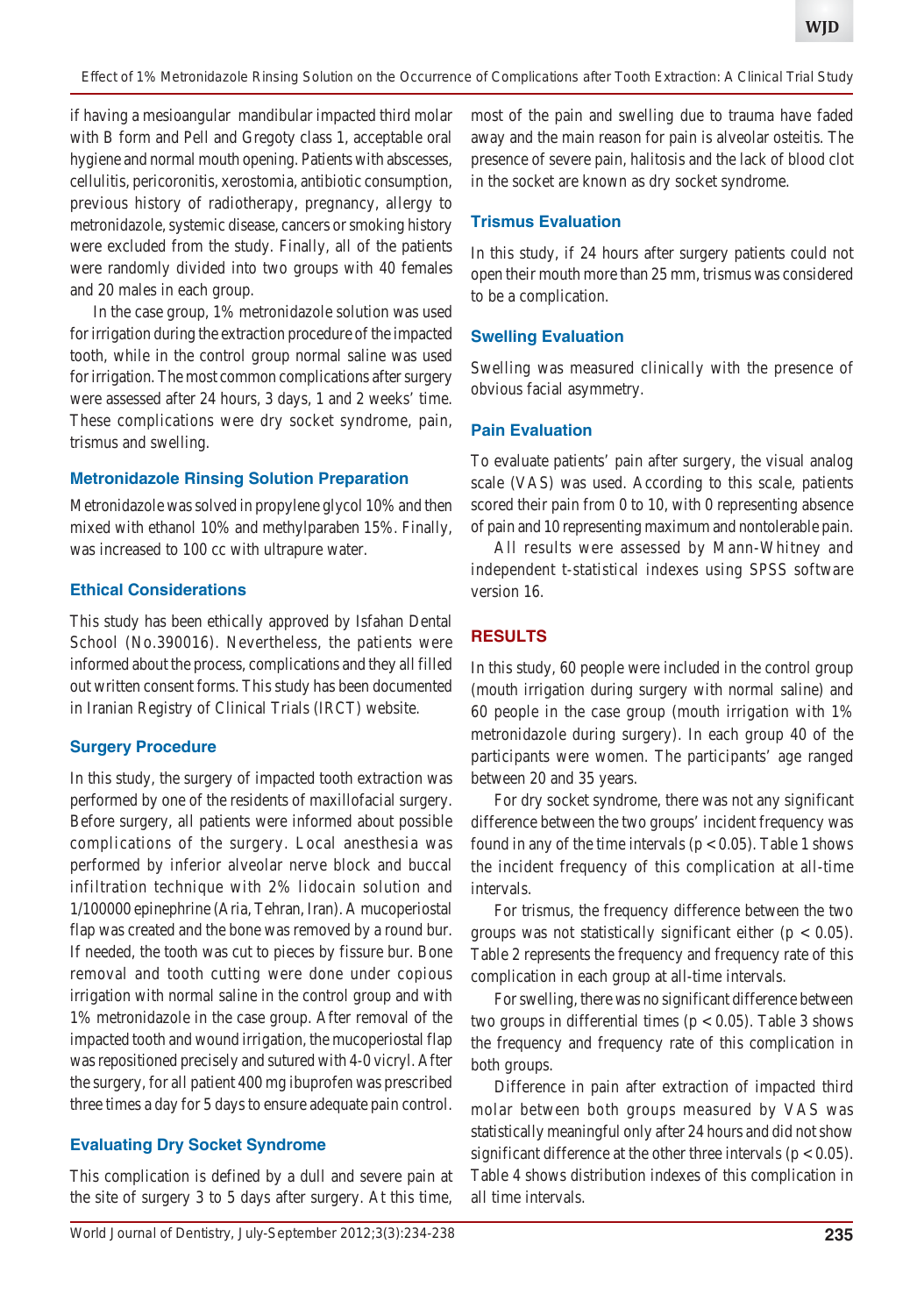#### *Abbas Haghighat et al*

| Table 1: Incident frequency rate of dry socket syndrome in both groups |           |                         |           |                         |           |                         |           |                  |  |
|------------------------------------------------------------------------|-----------|-------------------------|-----------|-------------------------|-----------|-------------------------|-----------|------------------|--|
| 14 days                                                                |           | 7 days                  |           | 3 days                  |           | 24 hours                |           | Time/groups      |  |
| Percentage<br>frequency                                                | Frequency | Percentage<br>frequency | Frequency | Percentage<br>frequency | Frequency | Percentage<br>frequency | Frequency |                  |  |
| 16.66                                                                  | 10        | 20                      | 12        | 16.66                   | 10        |                         |           | Normal saline    |  |
| 13.33                                                                  | 8         | 16.66                   | 10        | 13.33                   | 8         |                         |           | 1% metronidazole |  |
| 0.611                                                                  |           | 0.363                   |           | 0.611                   |           |                         |           | p-value          |  |

| Table 2: Frequency and frequency rate of trismus in both groups |                    |                         |           |                         |          |                                          |           |                                   |  |
|-----------------------------------------------------------------|--------------------|-------------------------|-----------|-------------------------|----------|------------------------------------------|-----------|-----------------------------------|--|
| 14 days                                                         |                    | 7 days                  |           | 3 days                  |          | 24 hours                                 |           | Time/groups                       |  |
| Percentage<br>frequency                                         | Frequency          | Percentage<br>frequency | Frequency | Percentage<br>frequency |          | <b>Frequency Percentage</b><br>frequency | Frequency |                                   |  |
| 3.33<br>$\overline{0}$                                          | $\mathcal{D}$<br>0 | 23.33<br>33.33          | 14<br>20  | 66.66<br>70             | 40<br>42 | 90<br>86.66                              | 54<br>52  | Normal saline<br>1% metronidazole |  |
| 0.156                                                           |                    | 0.113                   |           | 0.687                   |          | 0.611                                    |           | p-value                           |  |

| Table 3: Frequency and frequency rate of swelling in both groups |           |                         |           |                         |           |                         |           |                  |  |
|------------------------------------------------------------------|-----------|-------------------------|-----------|-------------------------|-----------|-------------------------|-----------|------------------|--|
| 14 days                                                          |           | 7 days                  |           | 3 days                  |           | 24 hours                |           | Time/groups      |  |
| Percentage<br>frequency                                          | Frequency | Percentage<br>frequency | Frequency | Percentage<br>frequency | Frequency | Percentage<br>frequency | Frequency |                  |  |
| 3.33                                                             |           | 6.66                    | 4         | 60                      | 36        | 90                      | 54        | Normal saline    |  |
| 3.33                                                             |           | 13.33                   | 8         | 60                      | 36        | 80                      | 48        | 1% metronidazole |  |
| 1.000                                                            |           | 0.225                   |           | 1.000                   |           | 0.159                   |           | p-value          |  |

| <b>Table 4:</b> Distribution indexes of pain in both groups |                         |                                           |                    |                                           |                         |                                           |                         |                                         |  |
|-------------------------------------------------------------|-------------------------|-------------------------------------------|--------------------|-------------------------------------------|-------------------------|-------------------------------------------|-------------------------|-----------------------------------------|--|
| 2 weeks                                                     |                         | 1 week                                    |                    | 3 days                                    |                         | 24 hours                                  |                         | Time                                    |  |
| 1% metronida-<br>zole rinsing<br>solution                   | <b>Normal</b><br>saline | 1% metronida-<br>zole rinsing<br>solution | Normal<br>saline   | 1% metronida-<br>zole rinsing<br>solution | <b>Normal</b><br>saline | 1% metronida-<br>zole rinsing<br>solution | <b>Normal</b><br>saline | <b>Scale</b>                            |  |
| 0.83<br>0.5<br>1.321                                        | 0.83<br>0<br>1.932      | 1.30<br>0<br>2.403                        | 1.90<br>0<br>3.107 | 3.02<br>2.5<br>2.943                      | 3.60<br>3<br>3.026      | 2.20<br>$\Omega$<br>2.797                 | 4.05<br>4.5<br>3.026    | Mean<br>Median<br>Standard<br>deviation |  |
| 0.272                                                       |                         | 0.239                                     |                    | 0.287                                     |                         | 0.001                                     |                         | p-value                                 |  |

# **DISCUSSION**

Extraction of impacted third molars is one of the most common surgical procedures that is done daily by general dentists and maxillofacial surgeons.17 Usually, extraction of impacted teeth does not cause serious complications, but some procedures lead to serious complications. The most common complications after surgery are paresthesia, pain, bleeding, dry socket syndrome and infection. Other complications, which are less common, include severe trismus and iatrogenic accidents that may lead to mandibular

fracture and damage to the second molar.<sup>9,10</sup> The incidence rate of surgery related complications has been reported to range from 4.6 to 30.9% in some studies.<sup>3,11</sup> The results of this study showed that except for pain reduction in the first 24 hours, 1% metronidazole irrigation solution does not cause any significant reduction for other complications  $(p < 0.05)$ .

In the study by Sekhar C et al, 124 patients between 19 to 36 years were divided in three groups—one placebo group, one group given 1gm of metronidazole orally 1 hour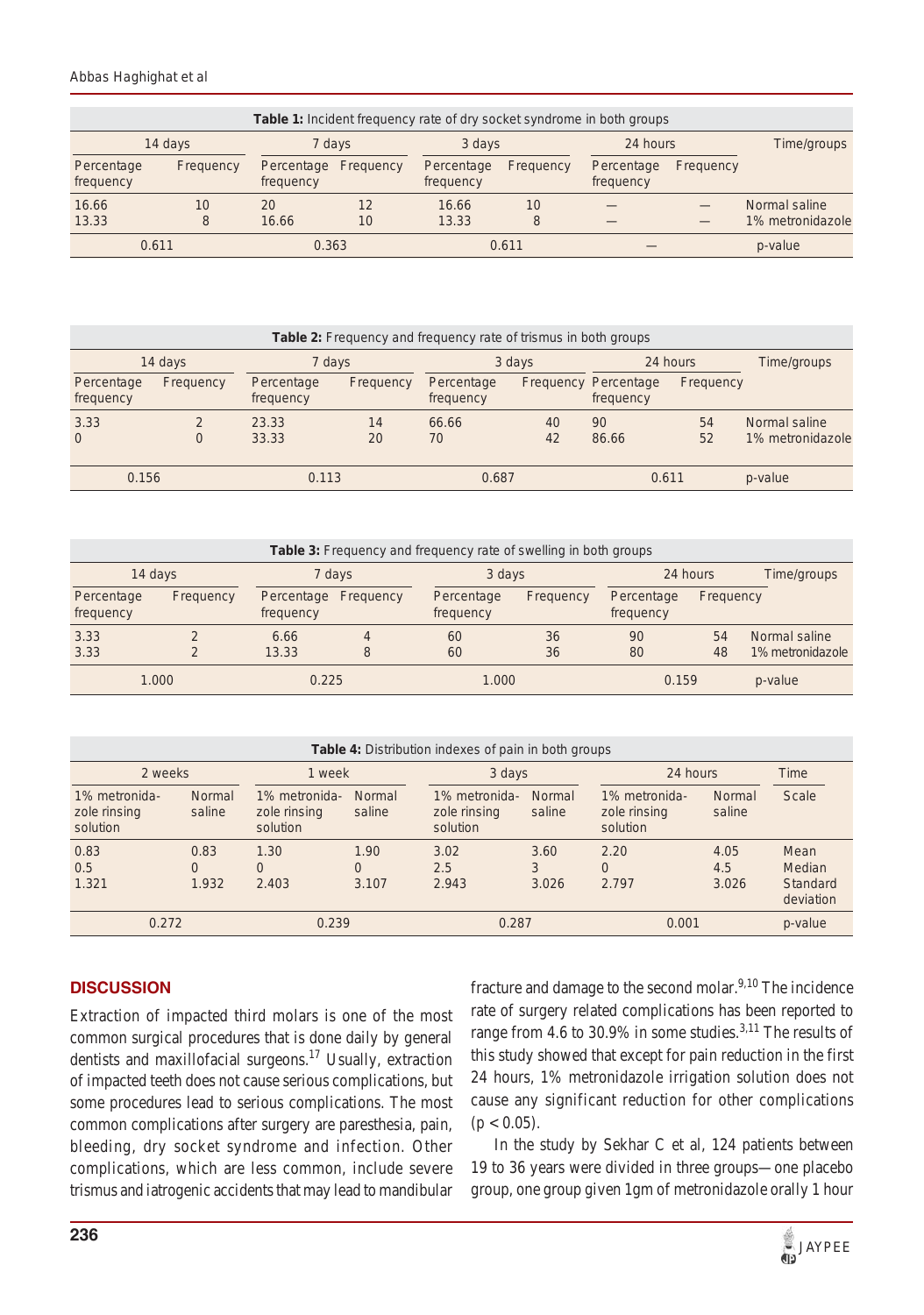before surgery and a third group given 400 mg metronidazole every 8 hours for 5 days. Complications, such as pain, swelling, trismus and wound healing were assessed. No difference between each of the groups was found, leading to the conclusion that the use of metronidazole as antibiotic prophylaxis before surgery does not seem to reduce complications.<sup>18</sup> In another study, conducted by Needleman IG, the use of metronidazole gel in periodontal surgery was assessed. From 38 patients who finished the survey, 12 were not cured from periodontal disease and the rest of the patients showed relative improvement. This study could not prove a therapeutic effect of metronidazole gel in periodontal surgery procedures.19

In a study by Kaziro G in London aiming at investigating the effect of metronidazole compared to an arnica montana herbal medicine in the prevention of impacted third molar postsurgical complications 118 patients were included. In this study, 41 patients had 400 mg of metronidazole twice a day, 39 used arnica montana and 38 of them had a placebo. This study showed that metronidazole tablets are more effective for the control of pain and swelling than arnica montana and placebo. However, metronidazole did not have any effect on the severity and occurrence of trismus.<sup>8</sup> In the survey in 1980 by Rood J et al from Newcastle University, it was shown that dry socket syndrome may occur in up to 3% of patients. Furthermore, 200 mg of metronidazole pills could prevent the occurrence of dry socket, if used orally before surgery.<sup>16</sup>

In another study done by Lloyd C et al in the maxillofacial surgery ward of Boston University, the efficacy of metronidazole pills in the reduction of postsurgical infection as assessed. It was concluded that use of metronidazole pills 2 to 3 times after surgery can reduce the rate of infection, but that this reduction was not significant between patients who took 3 pills instead of 2.<sup>20</sup> In 1992, Stoltze K investigated the systematic absorption of 20% metronidazole and concluded that systematic absorption of metronidazole gel is significantly lower than with use of one pill orally.<sup>21</sup> Pavicic M showed that unlike surgical method, combination of surgery with amoxicillin and metronidazole can eliminate *Actinobacillus actinomyces comitans*. 22 An interesting survey was done by Joyston Bechal S and it showed that even though use of metronidazole in periodontal pockets with less than 4 mm depth does not have significant effect in comparison with conventional treatments, it improved the therapeutic effect of conventional treatments in pockets with more than 4 mm depth.<sup>23</sup> Sterry K in  $1985^{24}$  and Mahmood  $M^{25}$  in 1987 did not find any significant therapeutic effects after consumption of metronidazole combined with curettage in comparing modified flap surgery with placebo.

In none of the mentioned articles, 1% metronidazole solution was used locally after surgery. The contradictive results might be due to different forms of administration and dosage of metronidazole, such as gels, pills and solutions. Metronidazole concentration has a major role in the extent of its therapeutic effects, so the comparison of therapeutic effects of metronidazole in different studies is meaningful only when the concentration of this medicine is equal in different studies. From another point of view, most of the articles did not present any significant effects of postsurgical consumption of metronidazole in preventing complications and it is therefore good practice to stop consumption of metronidazole during or after surgery until definite positive therapeutic effects are proven. Also, bacterial tolerance is expected with common prescription of antibiotics, which is considered a dilemma for public health. As a result, this study, like previous ones, recommends further investigation, both on the preventive effect of metronidazole and regarding side effects and possible bacterial tolerance, while not recommending the use of this drug after extraction of embedded tooth at present.

## **ACKNOWLEDGMENT**

We are heartily thankful to Dr Shahtalebi Assistance Professor of Pharmacy Faculty for preparation metronidazole rinsing solution and his guidance to write this article.

# **REFERENCES**

- 1. Camilla Tulloch J, Antczak AA, Wilkes JW. The application of decision analysis to evaluate the need for extraction of asymptomatic third molars. Journal of Oral and Maxillofacial Surgery 1987;45(10):855-63.
- 2. Shepherd J. The third molar epidemic. British Dental Journal 1993;174(3):85.
- 3. Bui CH, Seldin EB, Dodson TB. Types, frequencies and risk factors for complications after third molar extraction\* 1. Journal of Oral and Maxillofacial Surgery 2003;61(12):1379-89.
- 4. Jerjes W, El-Maaytah M, Swinson B, Banu B, Upile T, D'Sa S, et al. Experience versus complication rate in third molar surgery. Head Face Med 2006;2:14.
- 5. Singh H, Lee K, Ayoub A. Management of asymptomatic impacted wisdom teeth: A multicentre comparison. British Journal of Oral and Maxillofacial Surgery 1996;34(5):389-93.
- 6. Kafas P, Jerjes W, Hopper C, Dalabiras S. Complications following lower third molar surgery in a specific age group: A prospective study. Surgery Journal 2007;2(4):50-54.
- 7. Benediktsdottir IS, Wenzel A, Petersen JK, Hintze H. Mandibular third molar removal: Risk indicators for extended operation time, postoperative pain and complications. Oral Surgery, Oral Medicine, Oral Pathology, Oral Radiology and Endodontics 2004;97(4):438-46.
- 8. Kaziro G. Metronidazole (Flagyl) and arnica montana in the prevention of postsurgical complications, a comparative placebo